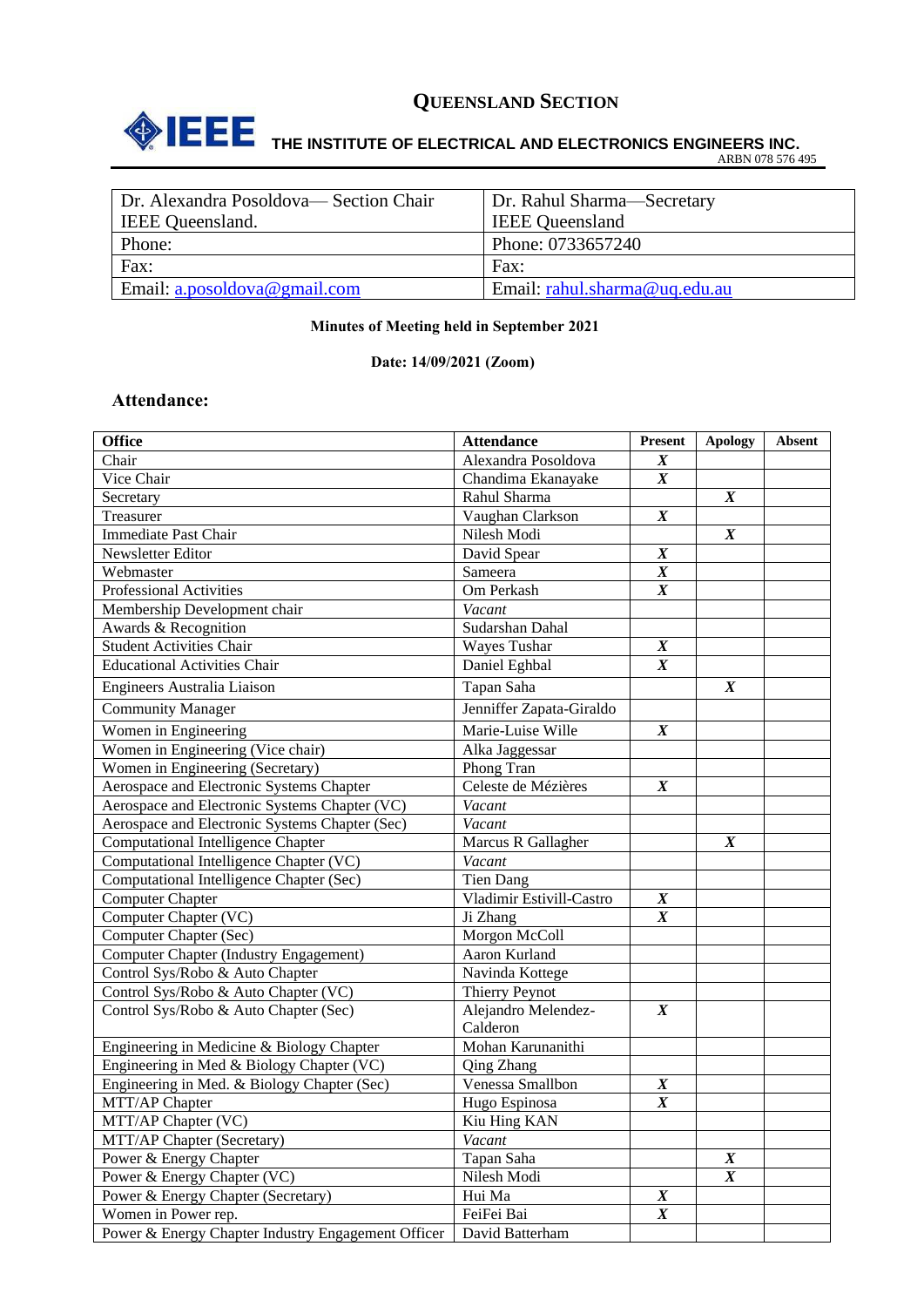

# **THE INSTITUTE OF ELECTRICAL AND ELECTRONICS ENGINEERS INC.**

ARBN 078 576 495

| Power and Energy Chapter (Student rep)      | Vacant                   |                  |                  |  |
|---------------------------------------------|--------------------------|------------------|------------------|--|
| Signal Pro & Comms Chapter                  | <b>Andy Ferris</b>       |                  |                  |  |
| Signal Pro & Comms Chapter (VC)             | Megan Dawson             |                  |                  |  |
| Signal Pro & Comms Chapter (Sec)            | Vacant                   |                  |                  |  |
| IA/IE/PEL Chair                             | Junwei Lu                |                  |                  |  |
| <b>IA/IE/PEL VC</b>                         | Firuz Zare               |                  |                  |  |
| IA/IE/PEL Treasurer                         | Mahinda Vilathgamuwa     |                  |                  |  |
| IA/IE/PEL Secretary                         | Vacant                   |                  |                  |  |
| Blockchain and IoT Chair                    | Matthew Hutchins         | $\boldsymbol{X}$ |                  |  |
| Blockchain and IoT VC                       | Vacant                   |                  |                  |  |
| Blockchain and IoT Secretary                | Vacant                   |                  |                  |  |
| Young Professionals Chair                   | Jenniffer Zapata-Giraldo |                  |                  |  |
| Young Professionals (VC)                    | Phong Tran               |                  |                  |  |
| Young Professionals (Sec)                   | Ben John                 |                  |                  |  |
| <b>Student Counsellor QUT</b>               | Ghavameddin              |                  |                  |  |
|                                             | Nourbakhsh               |                  |                  |  |
| <b>Student Counsellor UQ</b>                | Ruifeng (Richard) Yan    |                  |                  |  |
| <b>Student Counsellor GU-GC</b>             | Stephen So               |                  | $\boldsymbol{X}$ |  |
| <b>Student Counsellor GU-Nathan</b>         | Sascha Stegen            |                  |                  |  |
| <b>Student Counsellor USQ</b>               |                          |                  |                  |  |
| Student Counsellor CQU - Brisbane           |                          |                  |                  |  |
| Student Counsellor CQU - Rockhampton        | Preethi Chandra          |                  |                  |  |
| <b>UQ Student Branch Chair</b>              | Wendi Ma                 |                  |                  |  |
| <b>UQ Student Branch Vice Chair</b>         |                          |                  |                  |  |
| UQ IEEE PES Student Branch Chair            | Xin Zhong                |                  |                  |  |
| UQ IEEE PES Student Branch Vice Chair       | <b>Anupam Dixit</b>      |                  |                  |  |
| UQ IEEE PES Student Branch Secretary        | David Amoateng           |                  |                  |  |
| <b>UQ IEEE PES Student Branch Treasurer</b> | Jiakang Yang             | $\boldsymbol{X}$ |                  |  |
| <b>OUT Student Branch Chair</b>             | Alex Makieieva           |                  |                  |  |
| <b>QUT Student Branch Vice Chair</b>        | Amin Mokaribolhassan     |                  |                  |  |
| <b>QUT Student Branch Secretary</b>         | Shaetrun Pathmanathan    | $\boldsymbol{X}$ |                  |  |
| Griffith Student Branch Chair (GC)          | Jodi Gagner              |                  |                  |  |
| Griffith Student Branch Vice Chair (GC)     | <b>Richard Jensen</b>    |                  |                  |  |
| IEEE HKN Mu Kappa Chapter                   | <b>Joel Bulow</b>        |                  |                  |  |
| <b>IEEE HKN Mu Kappa Vice Chapter</b>       | Sam Moll                 | $\boldsymbol{X}$ |                  |  |
| Life Members Chair                          | <b>Ed Palmer</b>         | $\boldsymbol{X}$ |                  |  |
| <b>Section Historian</b>                    | <b>Om Perkash</b>        | $\overline{X}$   |                  |  |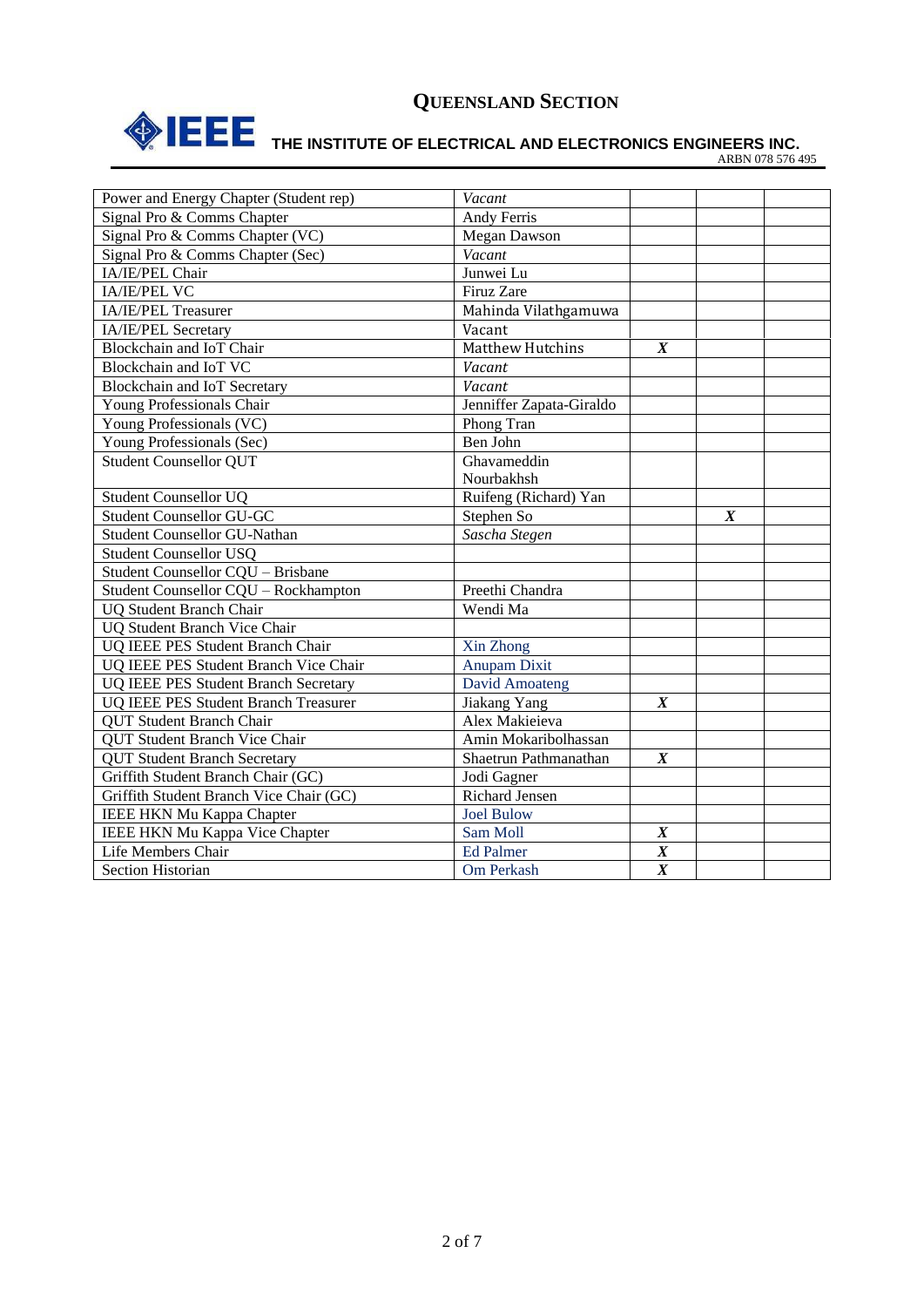

#### **THE INSTITUTE OF ELECTRICAL AND ELECTRONICS ENGINEERS INC.**

ARBN 078 576 495

- **1. Attendance and apologies.** As noted.
- **2. Confirmation of agenda.** Agenda confirmed.
- **3. Acceptance of minutes of the last meeting.**  Postponed for October meeting.
- **4. Business arising from the last meeting.**

#### **5. Reports from the Section committee:**

- **5.1 Chair**
	- IEEE Day:
		- BCEC is booked
		- Discussion about the program finalisation. Clarification saught from Om and Daniel about the estimated program duration and program details
		- Alexandra share the flyer and the draft program
		- The event will be free for members
		- Committee agreed not to impose a reimbursable fee for registration.
	- Daniel is driving initiative to create a committee and is submitting a proposal for industry academia dialog for Industry 4.0.
	- Radar Conference: Radar conference is going to be held in Sydney in 2023. Qld section has historically supported Radar conference. Request to co-sponsor the conference with other sections. Co-sponsorship will mean that any profit or loss with be shared with the section.

**Motion:** Proposal to co-sponsor Radar conference to be held in 2023 with the seed funding of \$12,500.

- **Proposer:** Vaughan Clarkson/Alexandra **Second:** Vlad
- Speaker appreciation: Luise proposes presenting IEEE presenting speakers in IEEE events with a certificate of appreciation. Vlad has been using a power point template and is happy to share with the committee.

**ACTION ITEM 2021\_09\_01:** Vlad to share with the committee the powerpoint template to prepare certificates of appreciation for speakers in IEEE events.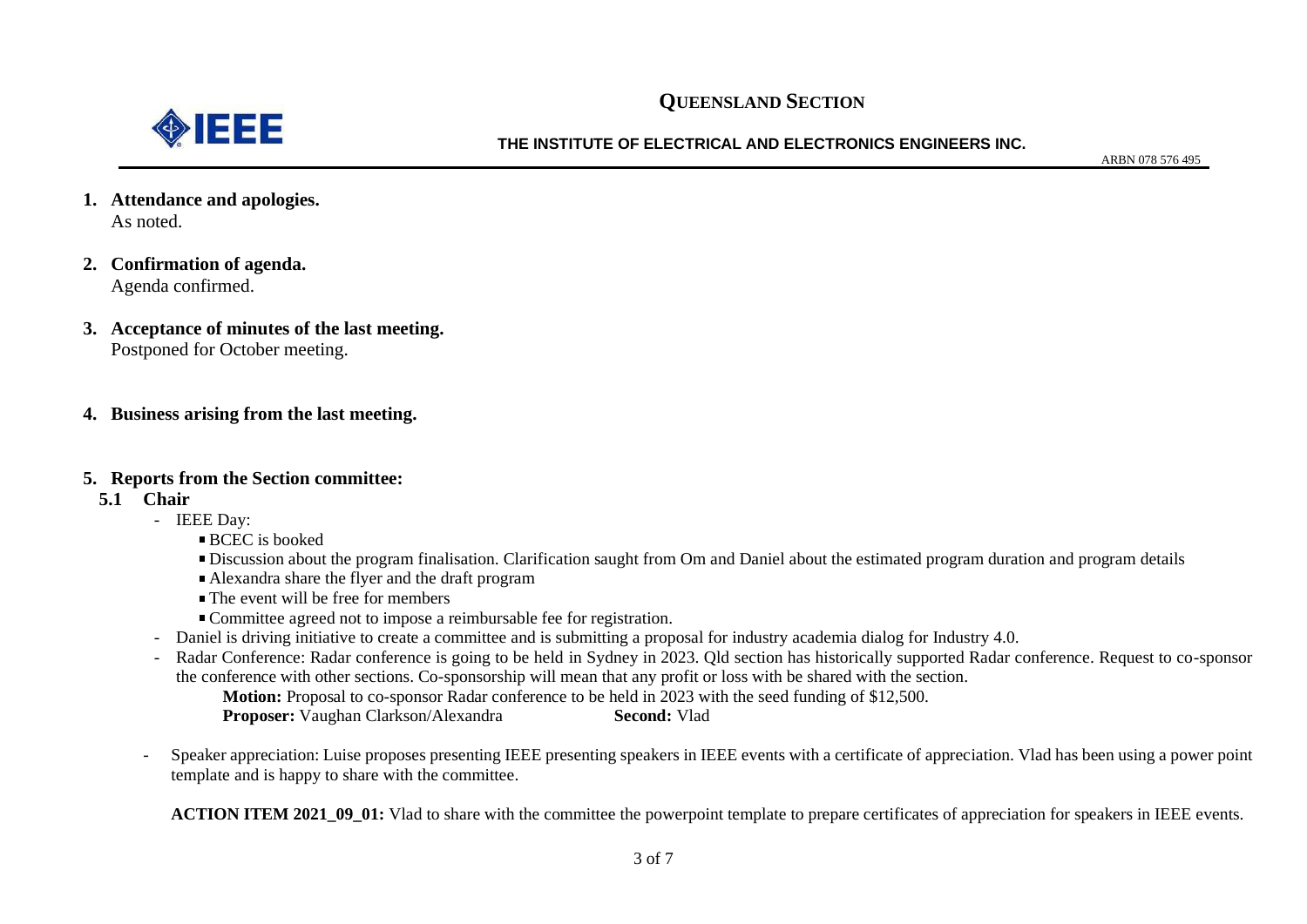

#### **THE INSTITUTE OF ELECTRICAL AND ELECTRONICS ENGINEERS INC.**

ARBN 078 576 495

#### **5.2 Vice Chair**

- AGM dinner booking update:
	- a. Chandima presents an update about the AGM venue search for AGM to be held on Nov 19<sup>th</sup>. BECE have agreed to shift the booking to Nov 19<sup>th</sup> from Nov 25<sup>th</sup>. BECE quote for 100 attendees is \$15,165 (AGM+Dinner). Chandima shares the cost breakdown.
	- b. Chandima and Alexandra to visit and discuss the AGM venue.
- AGM speaker: Chandima presents the shortlist of the potential AGM speakers. **ACTION ITEM 2021\_09\_02:** Chandima to setup a vote for committee to choose the AGM speakers.
- Nomination committees: Chandima presents an update on the nominations committee. Chandima is still working on the nominations committee for Computational Intelligence.

**ACTION ITEM 2021 09 03:** Chandima to progress with sending out the call for nomination for committee in 2022.

#### **5.3 Secretary**

#### **5.4 Treasurer:**

#### **5.5 Newletter Editor:**

- David proposes Oct 1<sup>st</sup> as the due date for submissions for the next newsletter. David and Alexandra encourage to finalise AGM and call for 2022 committee nominations finalised for inclusion in the next newsletter.

#### **5.6 Awards and Recognitions**

- **5.7 Professional Activities**
- **5.8 Student Activities**

#### **5.9 Membership Development**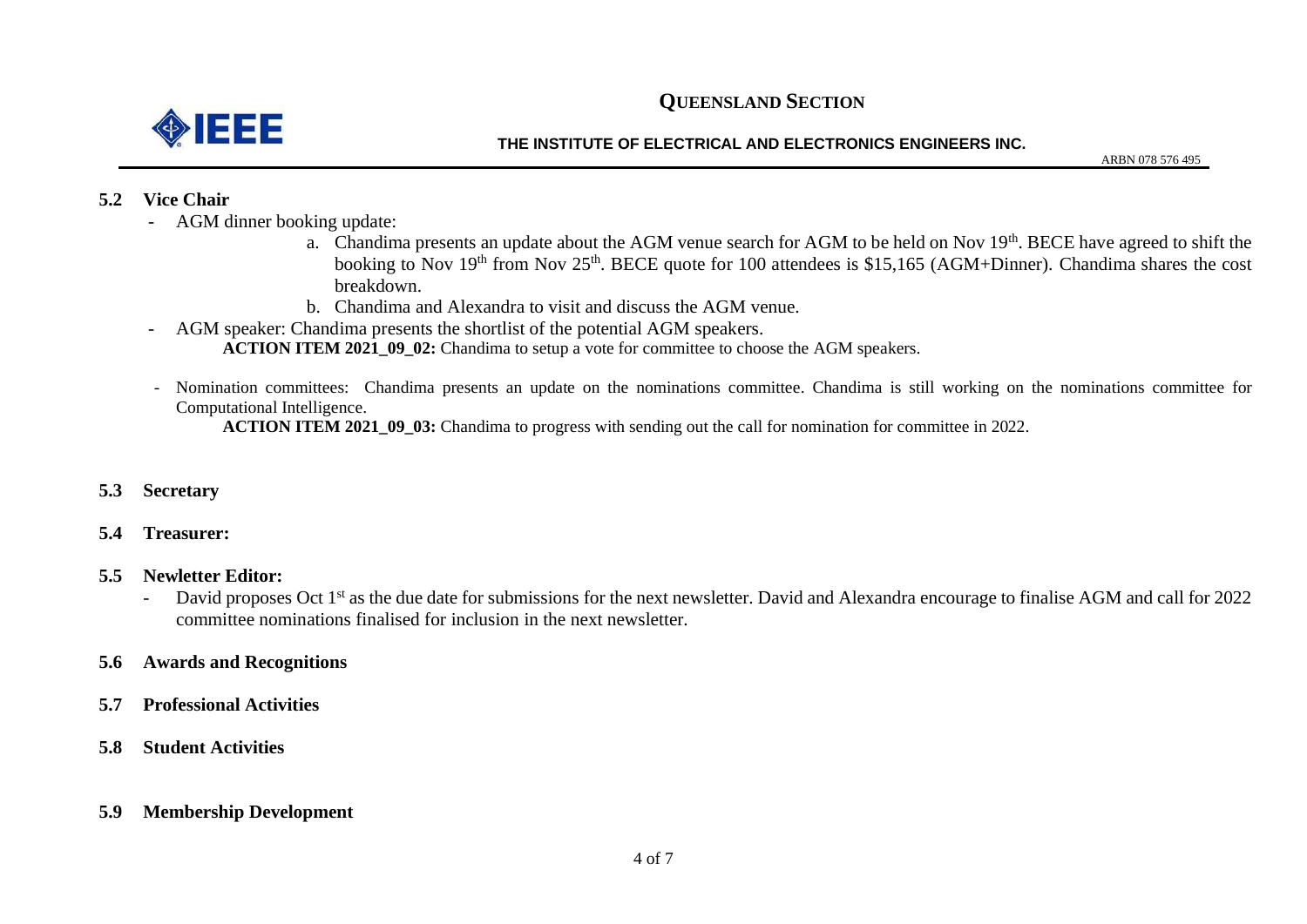

#### **THE INSTITUTE OF ELECTRICAL AND ELECTRONICS ENGINEERS INC.**

ARBN 078 576 495

- **5.10 Educational Activities**
- **5.11 Engineers Australa liaison**
- 5.12 **Webmaster**
- **6. Student Chapter Activities**
	- **6.1 UQ**
	- **6.2 UQ PES:**
	- **6.3 QUT**

- Update provided about a event held towards August end with 25 attendees. Another event planned targeted towards undergraduate students.

**Motion**: Request for approval of \$100 to be spent on the catering of the next event by QUT SB.

- **Proposer**: Shaetrun **Second**: Alexandra
- **6.4 GU (Nathan)**
- **6.5 GU (GC):**
- **6.6 CQU (Brisbane)**
- **6.7 USQ**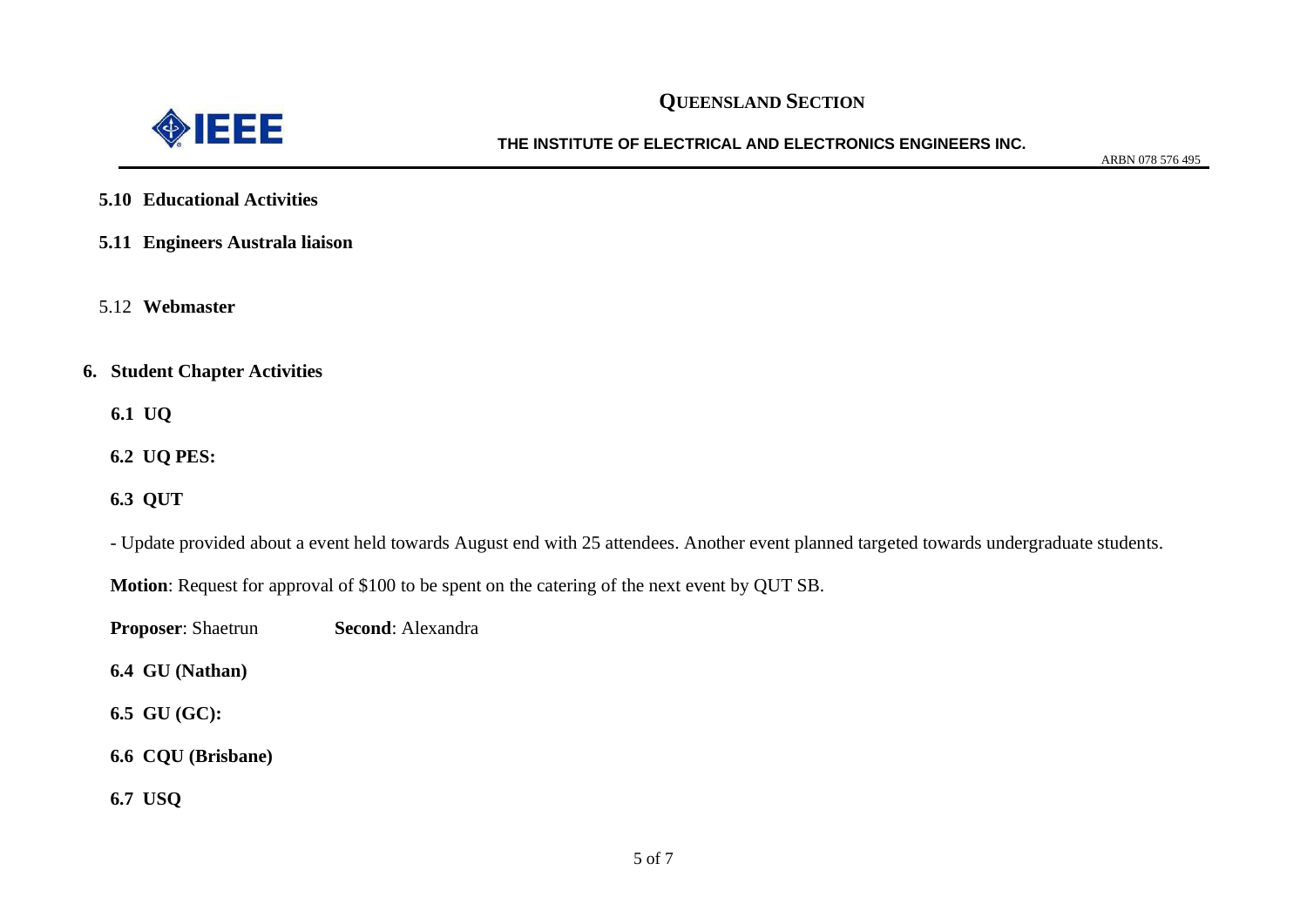

#### **THE INSTITUTE OF ELECTRICAL AND ELECTRONICS ENGINEERS INC.**

ARBN 078 576 495

- **7. Chapter and Affinity Group reports and plans for 2019 7.1 Aerospace and Electronic Systems:** 
	- **7.3 Computational Intelligence**
	- **7.4 Computer Society:**
	- **7.5 Control Systems/Robotics & Automation**
	- **7.6 Engineering in Medicine & Biology:**
	- **7.7 Microwave Theory & Techniques/Antennas & Propagation:**
	- **7.8 Power & Energy/DEIS Joint Chapter:**
	- **7.9 Power Electronic/Industrial Electronics/ Industry Applications**
	- **7.10 Signal Processing/Communications**
	- **7.11 Young Professionals:**
	- **7.13 Women In Engineering:**
	- **7.14 IEEE HKN Mu Kappa Chapter**
	- **7.15 Blockchain IoT:**
	- **7.16 Life Members:**
	- **-** Ed presented an update on the formation of Life Member Affinity Group.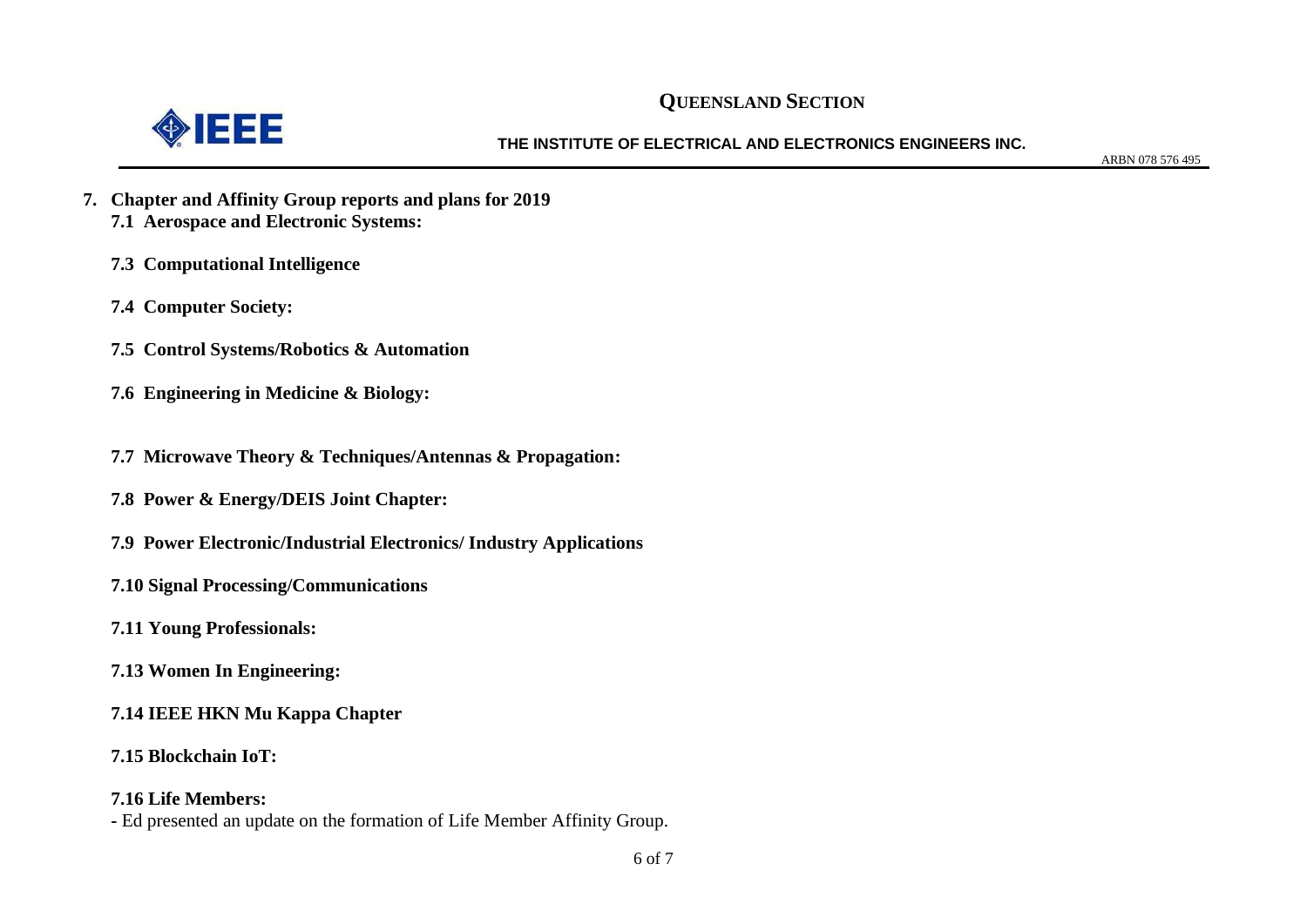

#### **THE INSTITUTE OF ELECTRICAL AND ELECTRONICS ENGINEERS INC.**

ARBN 078 576 495

- John Gough has agreed to be the interim chair. He has prepared a petition for submission to IEEE. Yet to receive the required 6 signatures.

- 8. Any other business:
- 9. Next meeting: September 14<sup>th</sup>

#### **ACTION LIST**

Actions shaded dark have been either completed or cancelled (Numbering Scheme: Meeting#-Action Number-Year)

| <b>Action No</b>              | <b>Description</b>                                   | <b>Completion Date</b> | <b>Status</b> |
|-------------------------------|------------------------------------------------------|------------------------|---------------|
| <b>ACTION ITEM 2021 09 01</b> | Vlad to share with the committee the powerpoint      |                        | Vlad          |
|                               | template to prepare certificates of appreciation for |                        |               |
|                               | speakers in IEEE events                              |                        |               |
| ACTION ITEM 2021_09_02        | Chandima to setup a vote for committee to choose     |                        | Chandima      |
|                               | the AGM speakers.                                    |                        |               |
| <b>ACTION ITEM 2021 09 03</b> | Chandima to progress with sending out the call for   |                        | Chandima      |
|                               | nomination for committee in 2022.                    |                        |               |